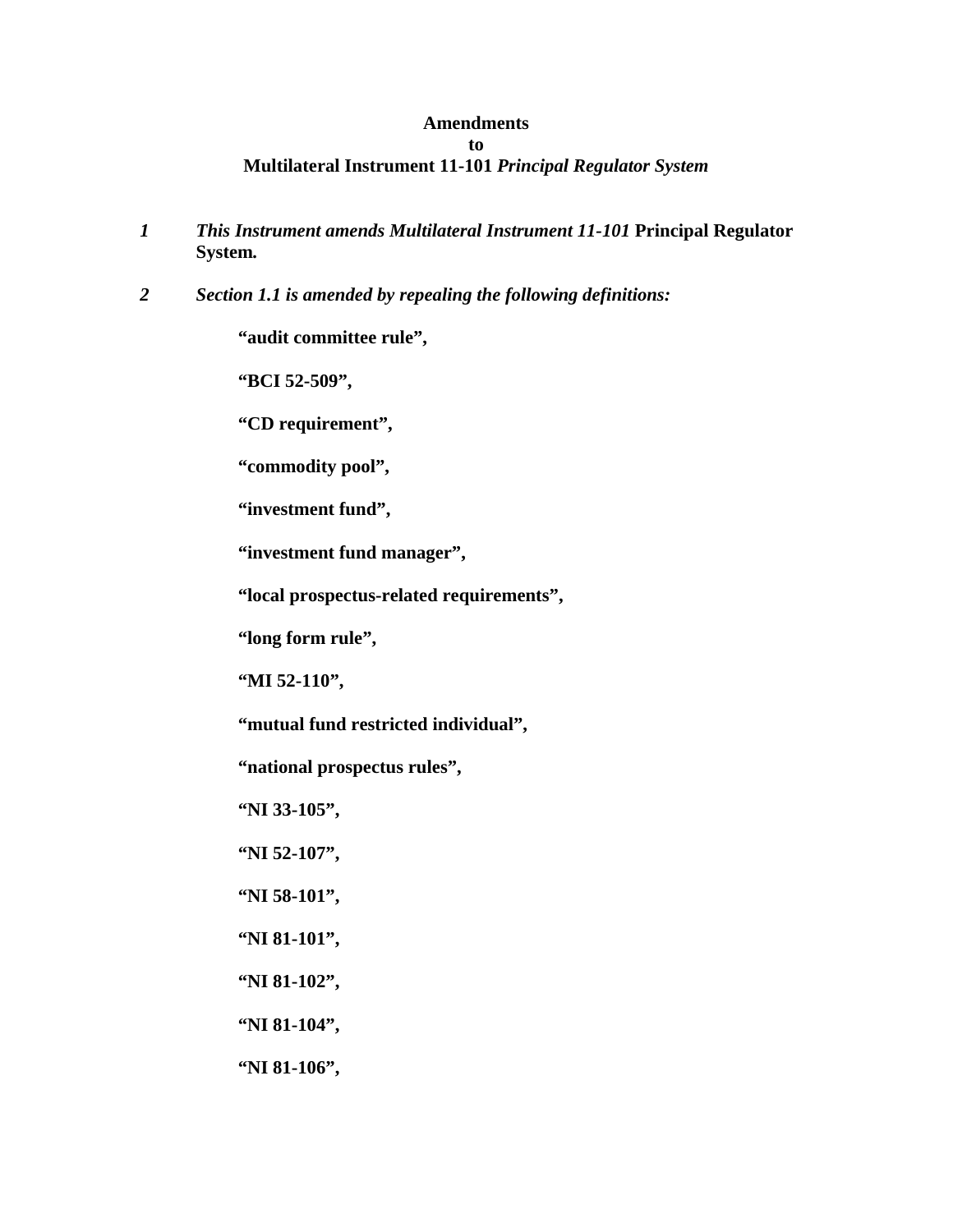**"participating dealer",** 

**"preliminary prospectus",** 

**"principal distributor",** 

**"prospectus"***, and*

**"seed capital requirements".** 

- *3 Sections 2.1, 2.2, 2.3 and 2.4 are repealed.*
- *4 Section 2.8 is amended by striking out "*sections 2.1, 2.4 and 2.5*" and substituting "***section 2.5***".*
- *5 Parts 3 and 4 are repealed.*
- *6 Section 5.8 is repealed.*
- *7 Section 5.9 is amended by striking out "*section 5.3, 5.4, 5.5, 5.6 or 5.8*" and substituting "*section 5.3, 5.4, 5.5 or 5.6*".*
- *8 Appendices A, B, C and D are repealed.*
- *9 Form 11-101F1* **Notice of Principal Regulator under Multilateral Instrument 11-101** *is amended* 
	- *(a) in Item 2 by striking out "*SEDAR profile number (if applicable):*",*
	- *(b) by repealing the Instructions after Item 2, and*
	- *(c) by repealing Item 5.*
- *10 This Instrument comes into force on March 17, 2008.*